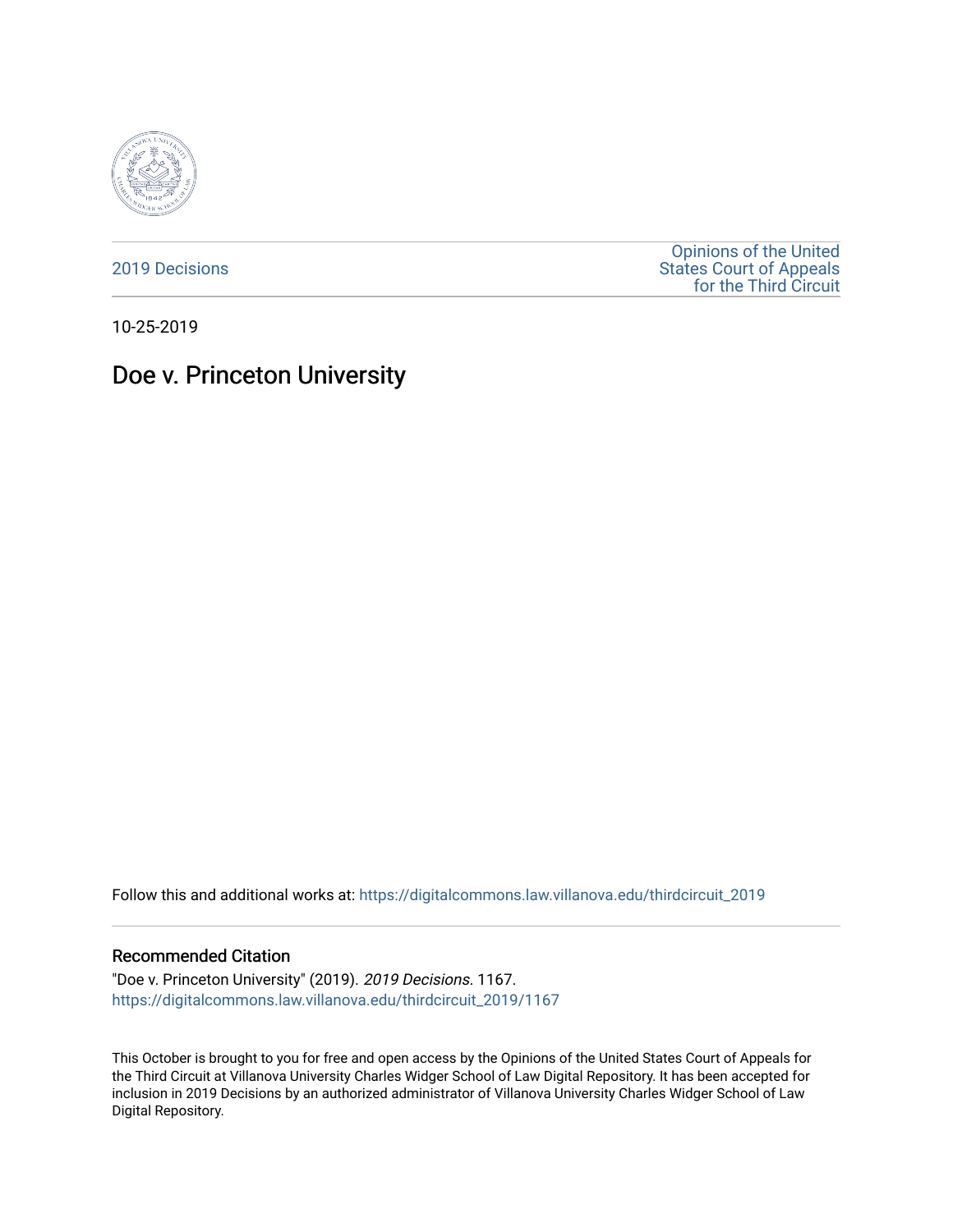#### **NOT PRECEDENTIAL**

## UNITED STATES COURT OF APPEALS FOR THE THIRD CIRCUIT

No. 18-1477

## JOHN DOE, Appellant

v.

## PRINCETON UNIVERSITY  $\frac{1}{2}$

Appeal from the United States District Court for the District of New Jersey (D.C. No. 3:17-cv-01614) District Judge: Hon. Peter G. Sheridan

Submitted Pursuant to Third Circuit L.A.R. 34.1(a) October 3, 2019

Before: SHWARTZ, SCIRICA, and FUENTES, Circuit Judges.

(Filed: October 25, 2019)

OPINION\*

 $\frac{1}{2}$ 

SHWARTZ, Circuit Judge.

<sup>\*</sup> This disposition is not an opinion of the full Court and pursuant to I.O.P. 5.7 does not constitute binding precedent.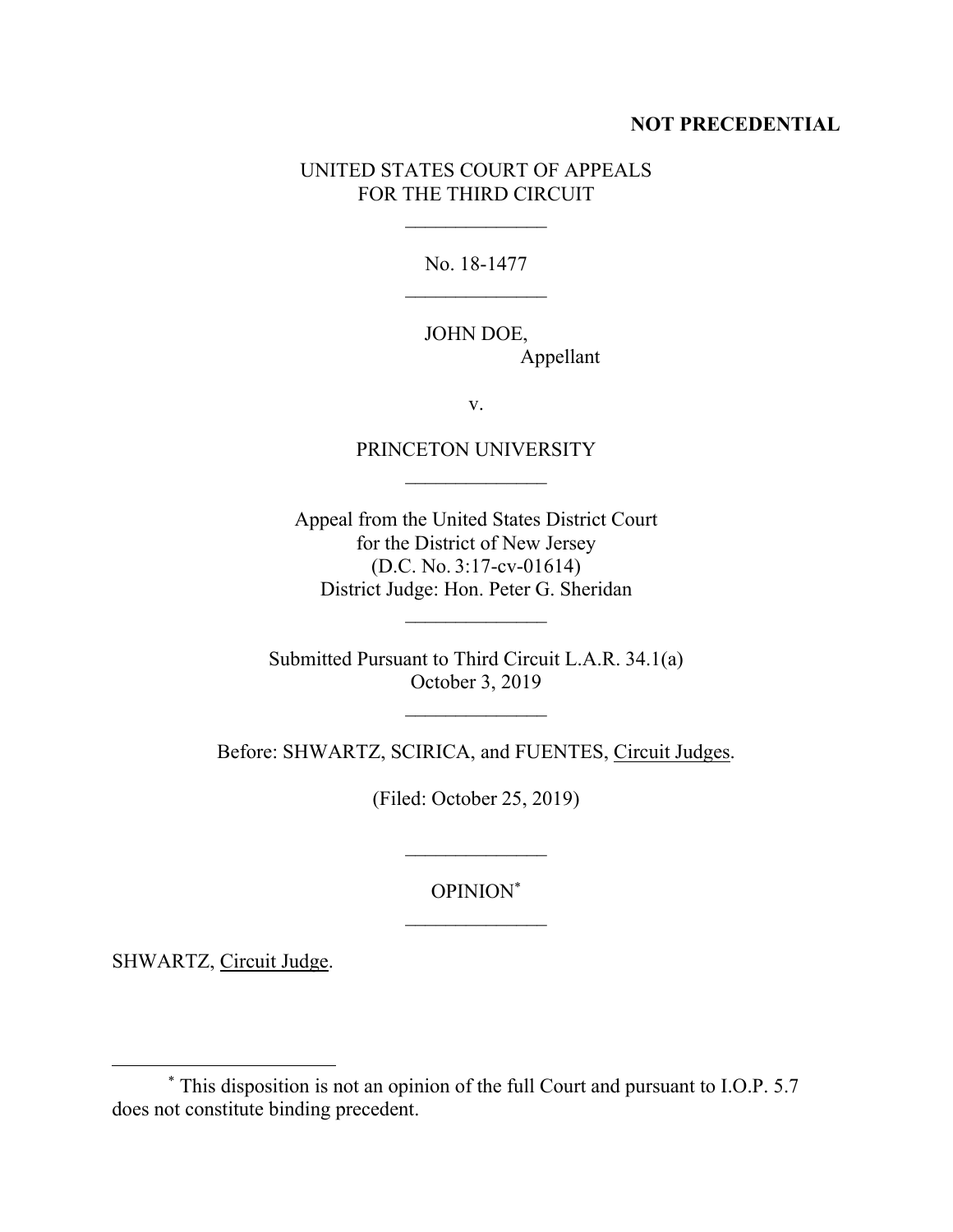Plaintiff John Doe appeals the District Court's order dismissing claims against Defendant Princeton University arising from a sexual misconduct investigation and Doe's dismissal from the University. Because Doe has not alleged sufficient facts to support his claims, we will affirm.

 $\mathrm{I}^1$ 

Doe was a male graduate student at Princeton. Doe describes himself as homosexual, but, while at Princeton, his sexual orientation was not public. One spring semester, Doe met a male undergraduate student ("Student X"). Doe alleges that Student X sexually assaulted him during the following summer and when they returned to Princeton in the fall. After the second assault, "Student X's friends created a hostile environment for John Doe," "by yelling out a gay slur to him and calling him a liar." Compl. ¶ 84, ECF No. 54-1. Doe alleged that he "no longer felt welcome at" the religious community center both he and Student X frequented. Compl. ¶ 84.

Doe notified Princeton that he was twice sexually assaulted by Student X and that Student X's friends were harassing him. Student X filed a cross-complaint.

Princeton's Rights, Rules, Responsibilities guide ("RRR") proscribes sexual misconduct and sex discrimination, and outlines the procedures for the investigation and discipline for violations. Pursuant to the RRR, Princeton assembled a panel of administrators to investigate Doe's and Student X's complaints. The panel issued a set of

<sup>&</sup>lt;sup>1</sup> Because Doe appeals an order granting a motion to dismiss under Federal Rule of Civil Procedure 12(b)(6), we accept the well-pleaded facts alleged in his complaint as true and recount them here. Phillips v. County of Allegheny, 515 F.3d 224, 233 (3d Cir. 2008).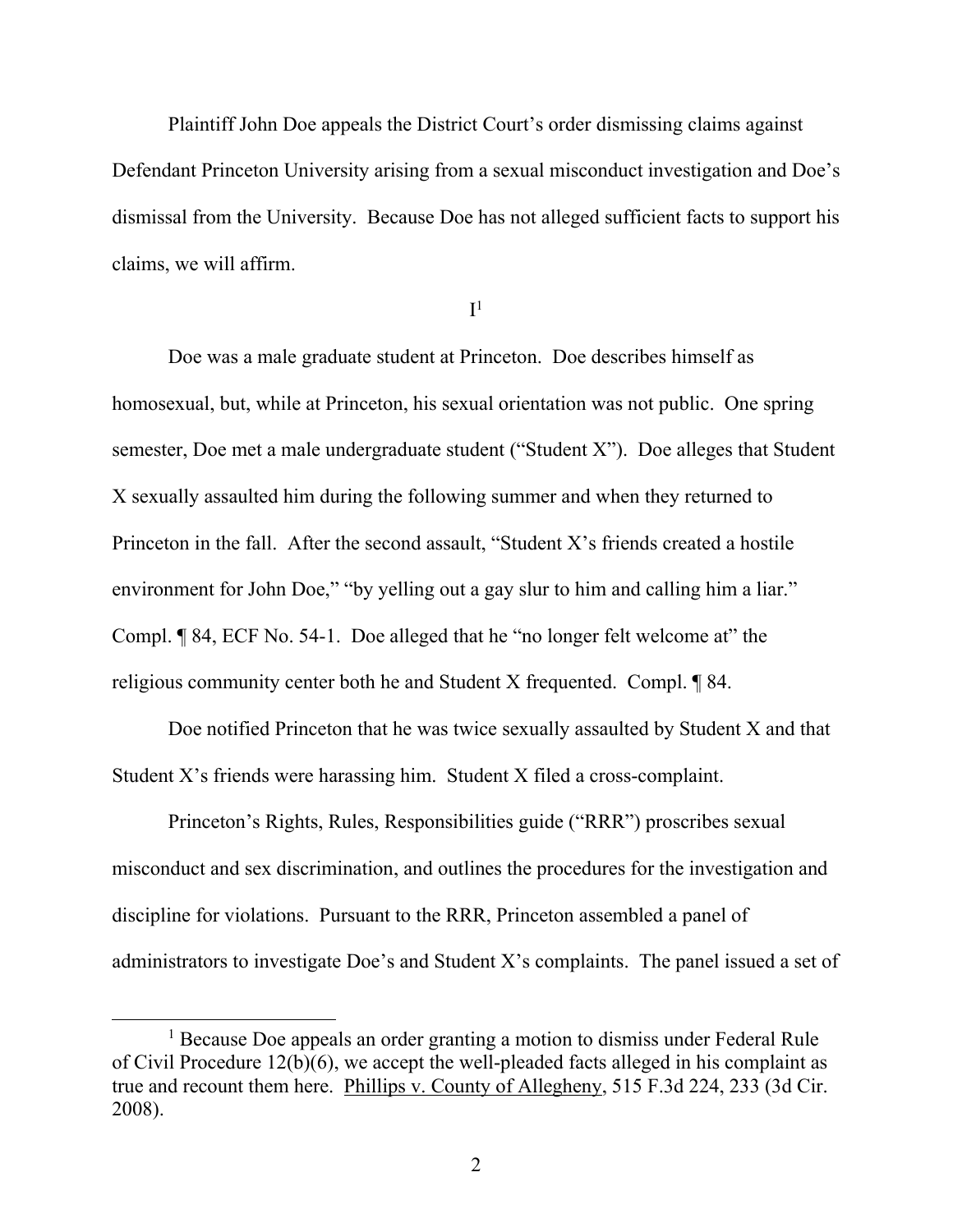charges against each student. Student X was charged with, among other things, nonconsensual sexual penetration and sexual contact, sexual harassment, and stalking. Doe was charged with sexual harassment, stalking, and retaliation. Doe claims there was "no basis" for the charges against him. Compl. ¶ 105. Ultimately, the panel found both students "not responsible" for any charges. Compl. ¶ 122. Doe's appeal to a new panel was denied.

Doe alleges that the panel acted improperly by, among other things, meeting with Student X twice before meeting with Doe, not interviewing all of Doe's witnesses, obtaining information about Doe's previous sexual history, and giving Student X the opportunity to "submit new evidence" during the panel's deliberation phase. Compl. ¶ 118.

During the panel's investigation and deliberation, Princeton "banned" Doe "from attending" the religious community center, Compl. ¶ 110, but declined to provide Doe with a no-contact order against Student X's friends. Doe asserts that he felt isolated, depressed, and attempted suicide. Doe contacted clergy and student services administrators (including panel members) regarding his suicidal behavior. None of these individuals took any action.

Doe alleges that the "significant stress and emotional upheaval" from the sexual assault "had a negative impact on [his] grades and academic standing." Compl. ¶ 144. At one point, Doe asked the Graduate School for an extension to take a midterm exam so he had time to submit evidence to the panel before it closed its investigation. The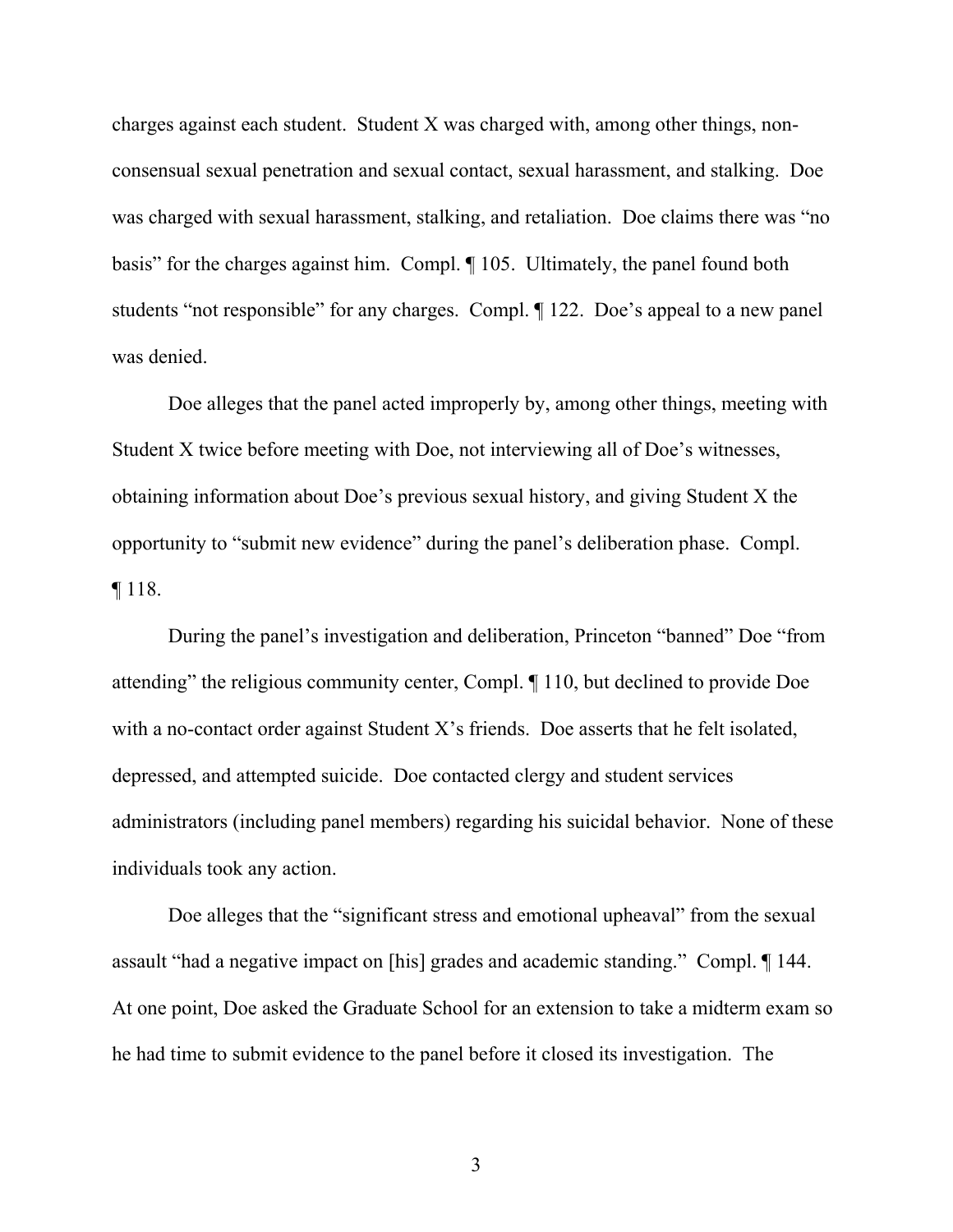Graduate School did not grant the extension request, and his academic advisor provided no help. Princeton, however, offered him a leave of absence.

In the final semester of his program, Doe concluded that he would be unable to meet his degree requirements and requested reenrollment for the following semester. Princeton notified Doe that he must maintain a B average in his courses for the spring semester to be eligible to enroll for the fall semester. Doe was unable to maintain a B average, and Princeton terminated his enrollment. Doe alleges that another male student in his program received his degree without completing his final semester.

Doe sued Princeton for (1) violations of Title IX of the Education Amendments of 1972, 20 U.S.C. § 1681, (2) breach of contract, (3) estoppel and reliance, and (4) negligence. The District Court dismissed Doe's complaint without prejudice under Federal Rule of Civil Procedure 12(b)(6), concluding that Doe had failed to allege sufficient facts to support his claims. Doe v. Princeton Univ., No. 17-cv-1614, 2018 WL 2396685 (D.N.J. Feb. 6, 2018). Doe did not amend his complaint and instead appeals.

 $\mathrm{II}^2$ 

A

<sup>2</sup> The District Court had jurisdiction pursuant to 28 U.S.C. §§ 1331 and 1367. We have jurisdiction pursuant to 28 U.S.C. § 1291.

We exercise plenary review of a district court's order granting a motion to dismiss. Burtch v. Milberg Factors, Inc., 662 F.3d 212, 220 (3d Cir. 2011). We must determine whether the complaint, construed "in the light most favorable to the plaintiff," Santomenno ex rel. John Hancock Trust v. John Hancock Life Ins. Co., 768 F.3d 284, 290 (3d Cir. 2014) (citation omitted), "contain[s] sufficient factual matter, accepted as true, to 'state a claim to relief that is plausible on its face,'" Ashcroft v. Iqbal, 556 U.S. 662, 678 (2009) (quoting Bell Atl. Corp. v. Twombly, 550 U.S. 544, 570 (2007)), "but we disregard rote recitals of the elements of a cause of action, legal conclusions, and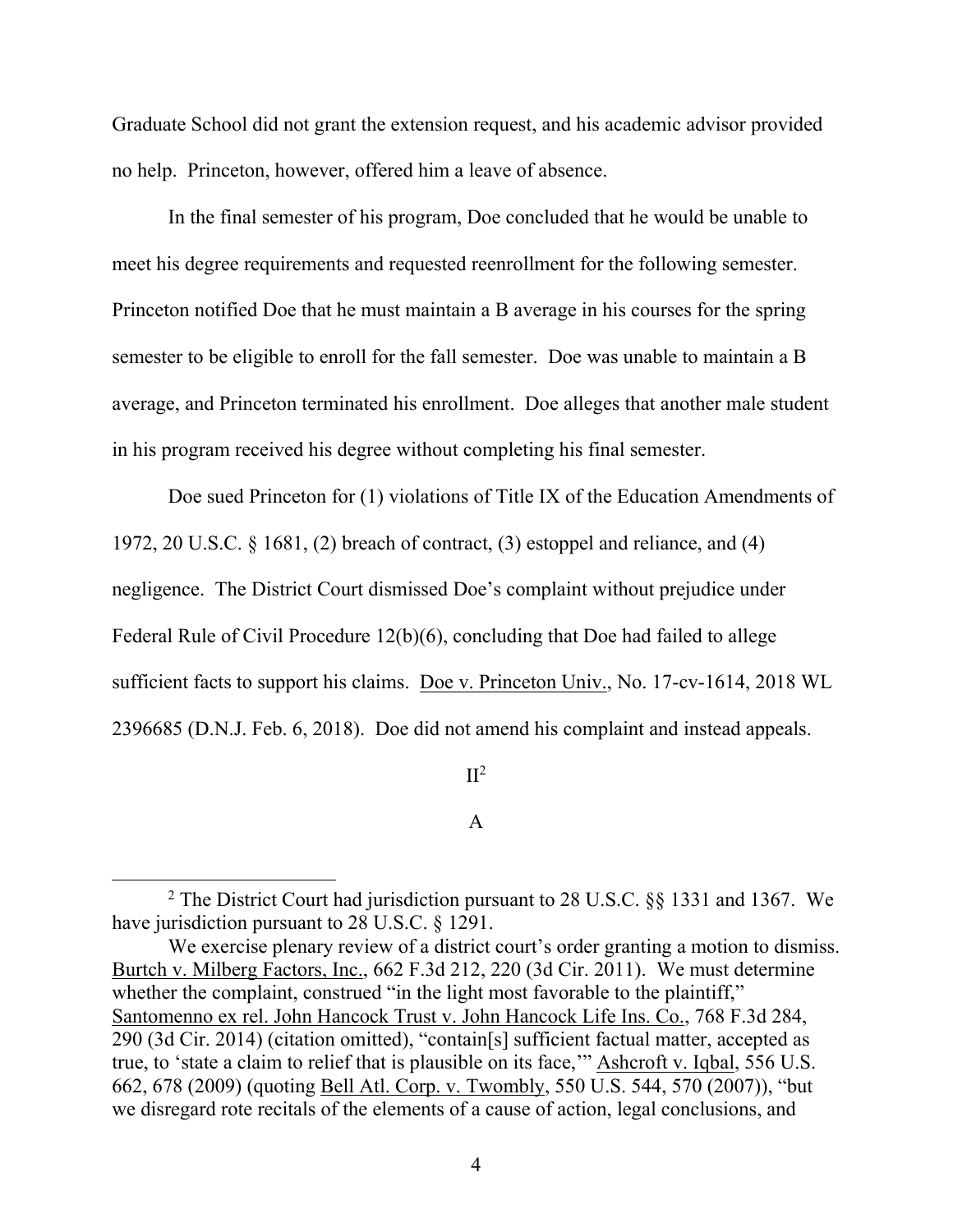We first address Doe's claim that Princeton violated Title IX. Title IX provides in relevant part: "No person in the United States shall, on the basis of sex, . . . be denied the benefits of, or be subjected to discrimination under any education program or activity receiving Federal financial assistance . . . ." 20 U.S.C. § 1681(a). Doe offers three theories of liability under Title IX. Each require him to allege that he faced disparate treatment "on the basis of sex." Id.; Doe v. Boyertown Area Sch. Dist., 897 F.3d 518, 534-35 (3d Cir. 2018). To show disparate treatment on the basis of sex, a plaintiff may show that similarly situated individuals of the other sex experienced different treatment. See Boyertown, 897 F.3d at n.110. Doe asserts that Princeton is biased against male sexual assault complainants and that, had he been a "female victim of sexual assault by a male assailant," the proceedings would have been different. Compl.  $\llbracket$  174.

Doe has not pleaded facts showing Princeton treated him differently because of his sex. His allegations that he "would not have been subject to Princeton's discriminatory acts if he were a female victim," Compl. ¶ 174, and that "Princeton also does not believe male students can be victims," Compl. ¶ 127, are too "generalized" and "conclusory" to raise an inference of disparate treatment, Doe v. Columbia Coll. Chi., 933 F.3d 849, 855 (7th Cir. 2019); Yusuf v. Vassar Coll., 35 F.3d 709, 715 (2d Cir. 1994). Moreover, Doe

mere conclusory statements," James v. City of Wilkes-Barre, 700 F.3d 675, 679 (3d Cir. 2012). A claim "has facial plausibility when the pleaded factual content allows the court to draw the reasonable inference that the defendant is liable for the misconduct alleged." Thompson v. Real Estate Mortg. Network, 748 F.3d 142, 147 (3d Cir. 2014) (internal quotation mark omitted). "[W]e may consider documents 'integral to or explicitly referred to in the complaint' . . . ." In re Lipitor Antitrust Litig., 868 F.3d 231, 249 (3d Cir. 2017).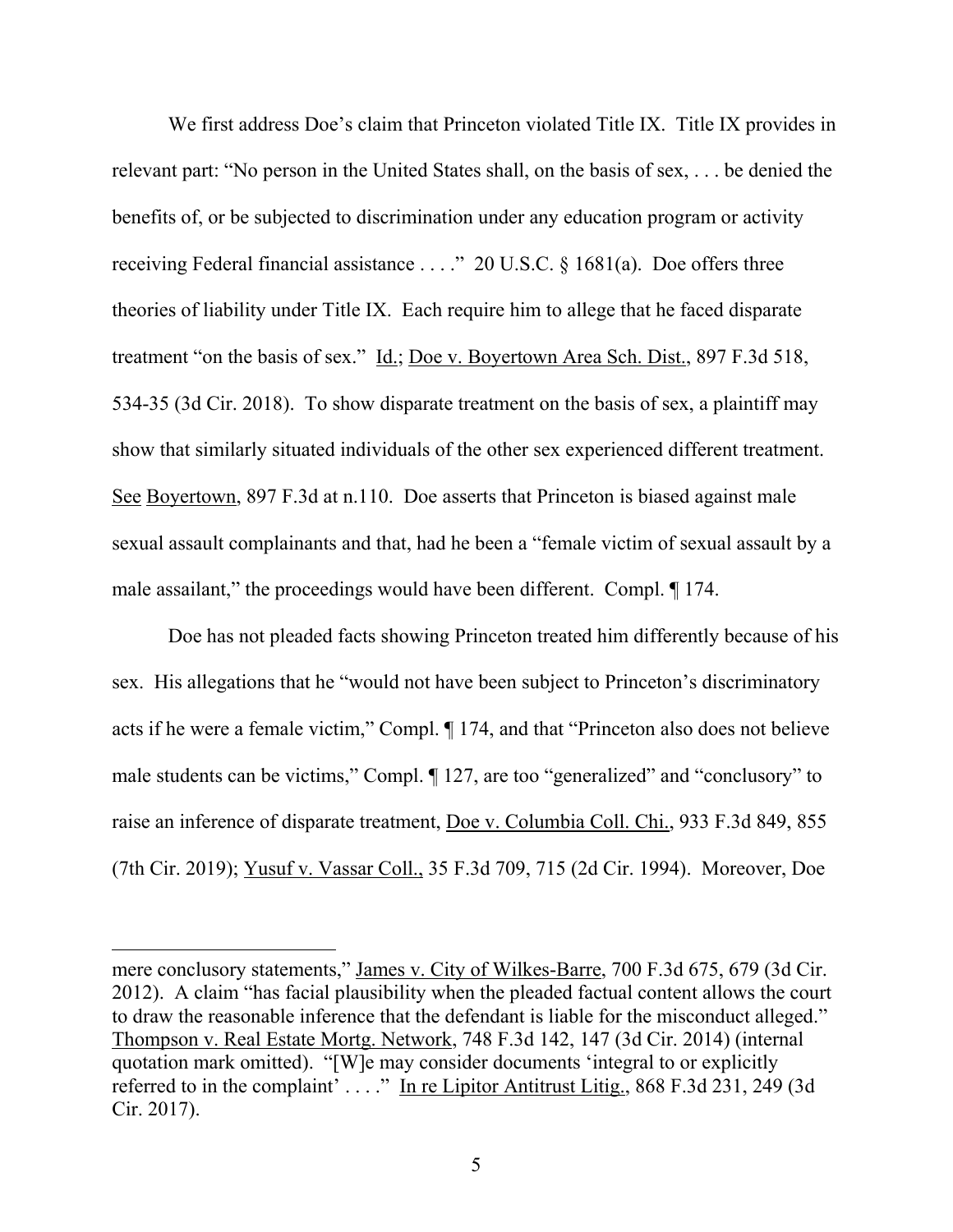alleged no facts reflecting that the disciplinary process and results for female victims are different from men. See Columbia Coll. Chi., 933 F.3d at 856 (holding that plaintiff's allegations regarding procedural improprieties were insufficient when he never alleged that female students did not face those improprieties).<sup>3</sup>

Doe also alleges that Princeton has a "history of complaints regarding its mishandling of reports of sexual assault" and notes one complaint and four investigations. He does not allege, however, that this "mishandling" involved anti-male bias nor did he present factual allegations from which to infer "a pattern of gender-based decision-making." Doe v. Miami Univ., 882 F.3d 579, 593 (6th Cir. 2018); see also Doe v. Columbia Univ., 831 F.3d 46, 50-52 (2d Cir. 2016). Moreover, while Doe lists many grievances about how the process was conducted and how he was treated, he does not plead facts indicating that any of this alleged unfavorable treatment was due to his sex.

Doe's Title IX claim separately fails because he has not alleged facts showing Princeton was deliberately indifferent to the alleged sexual harassment. A Title IX deliberate indifference claim requires a plaintiff to show, among other things, (1) sexual

<sup>&</sup>lt;sup>3</sup> Doe contends that his allegations should suffice at the pleading stage and requiring him to produce evidence of a comparator is too difficult without discovery. He suggests that McDonnell Douglas Corp. v. Green, 411 U.S. 792 (1973), which describes the burden-shifting framework for discrimination claims, "provides 'a temporary presumption in plaintiff's favor reduc[ing] the plaintiff's pleading burden, so that the alleged facts need support only a minimal inference of bias.'" Appellant's Br. at 36-37 (quoting Doe v. Columbia Univ., 831 F.3d 46, 56 (2d Cir. 2016)). That is an incorrect articulation of our pleading standard for discrimination claims. Rather, the pleading must set forth some facts—beyond conclusions—that raise an inference of disparate treatment. See, e.g., Connelly v. Lane Constr. Corp., 809 F.3d 780, 791 (3d Cir. 2016) (pleading's factual allegations sufficient when plaintiff alleged her employer failed to rehire her despite rehiring six other male employees, two with less seniority).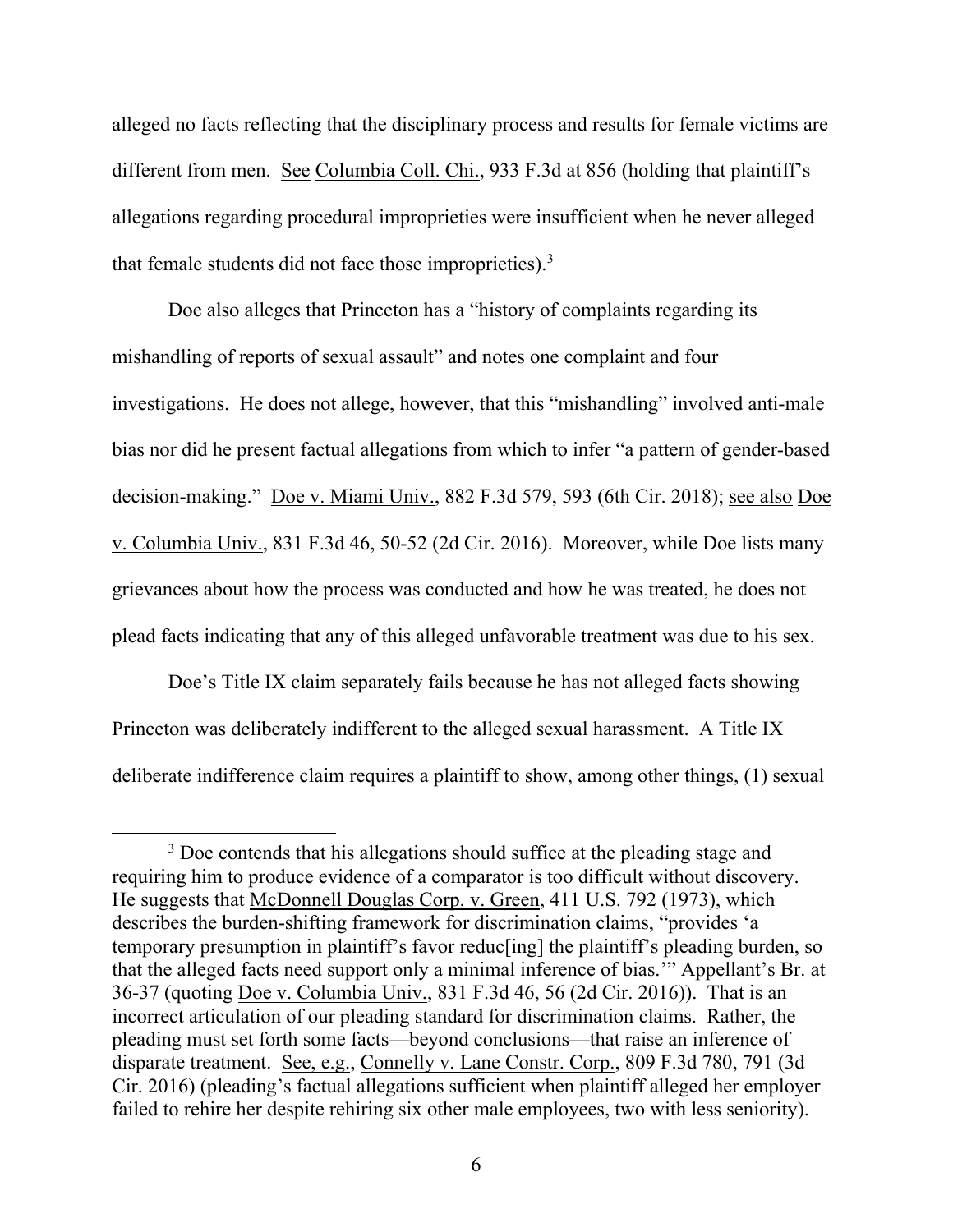harassment that is "so severe, pervasive, and objectively offensive that it can be said to deprive the victims of access to the educational opportunities or benefits provided by the school," Davis v. Monroe Cty. Bd. of Educ., 526 U.S. 629, 650 (1999); and (2) that the defendant's "response to the harassment . . . is clearly unreasonable in light of the known circumstances," id. at 649.

Doe's claim that "Princeton was deliberately indifferent to [Doe's] complaints of sexual assault against Student X," Compl. ¶ 150, is predicated on his view that there were procedural flaws in the investigative process. The complaint and documents integral to it shows that Princeton investigated and adjudicated his claims. We cannot say that any of the alleged flaws rendered Princeton's response "clearly unreasonable." Davis, 526 U.S. at 649.

Doe's claim that Princeton was deliberately indifferent to the allegedly hostile environment "created" by Student X's friends also fails. Compl. ¶¶ 84, 150. Doe alleges that Princeton ignored his request for a no-contact order with Student X's friends who had "harassed [him] on campus by yelling out a gay slur to him and calling him a liar." Compl. ¶ 84. The students' alleged "harassment," however, was not "so severe, pervasive, and objectively offensive" to constitute sexual harassment under Title IX. Doe's allegation that Student X's friends created a "hostile environment," Compl. ¶ 84, is conclusory, and one instance of being called a slur, while offensive, is neither severe nor pervasive. Davis, 526 U.S. at 653-54 (concluding that multiple months of "repeated acts of sexual harassment," which "included numerous acts of objectively offensive touching" and "multiple" victims, constituted "severe, pervasive, and objectively offensive"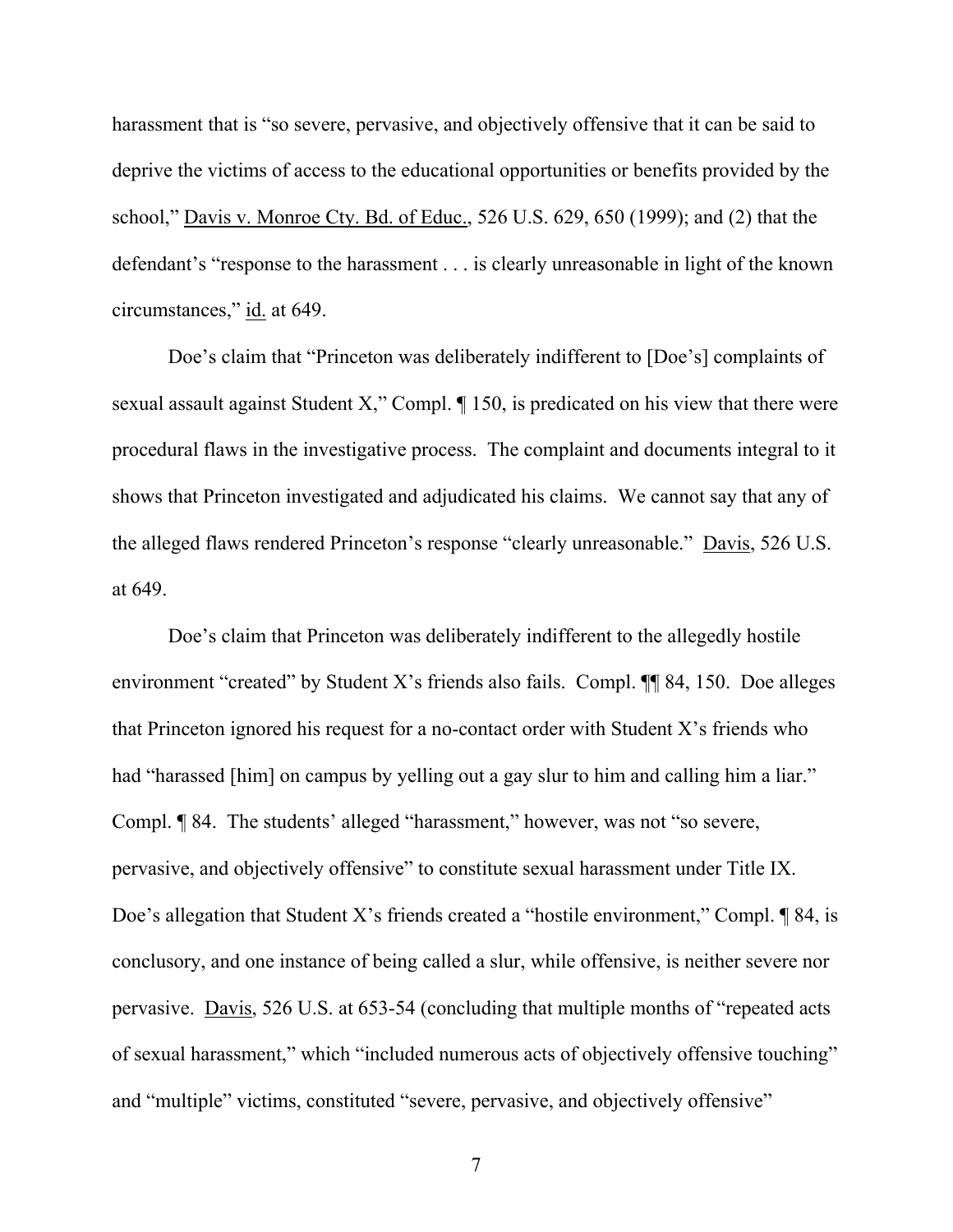conduct). Thus, Doe has not alleged a deliberate indifference claim based on a hostile environment. 4

Doe also alleges that Princeton retaliated against him for filing his complaint against Student X by  $(1)$  "facilitating Student X's cross-complaint and/or initiating its own charges against [Doe]," Compl. ¶ 107, and (2) failing to provide academic accommodations or respond to his psychiatric problems. A Title IX retaliation claim requires a plaintiff to allege that (1) he "engaged in activity protected by Title IX," (2) he "suffered an adverse action," and (3) "there was a causal connection between the two." Doe v. Mercy Catholic Med. Ctr., 850 F.3d 545, 564 (3d Cir. 2017). Doe's report of sexual harassment is protected activity, Connelly, 809 F.3d at 792, but his retaliation claim fails on the other elements. On his first retaliation theory, he has failed to allege that he suffered adverse action because of protected activity. Princeton did not sua sponte initiate charges against Doe; rather, Student X filed a cross-complaint. Investigating and adjudicating a student's cross-complaint is not an adverse action. On his second retaliation theory, he has not alleged any "causal connection between" his filing of a sexual assault complaint and the alleged failure to provide academic assistance. Mercy Catholic, 850 F.3d at 564. The fact that he had a sexual assault complaint pending at the time he requested academic accommodations to prepare evidence for the

<sup>4</sup> To the extent the complaint can be read to also allege that Princeton was "deliberately indifferent" to Doe's academic or psychiatric troubles, that allegation cannot support a Title IX deliberate indifference claim because a defendant only can be liable under Title IX when the institution is deliberately indifferent to sexual harassment, Davis, 526 U.S. at 649, and not based on indifference to academic or psychiatric problems (unless the problems were ignored because of the student's sex).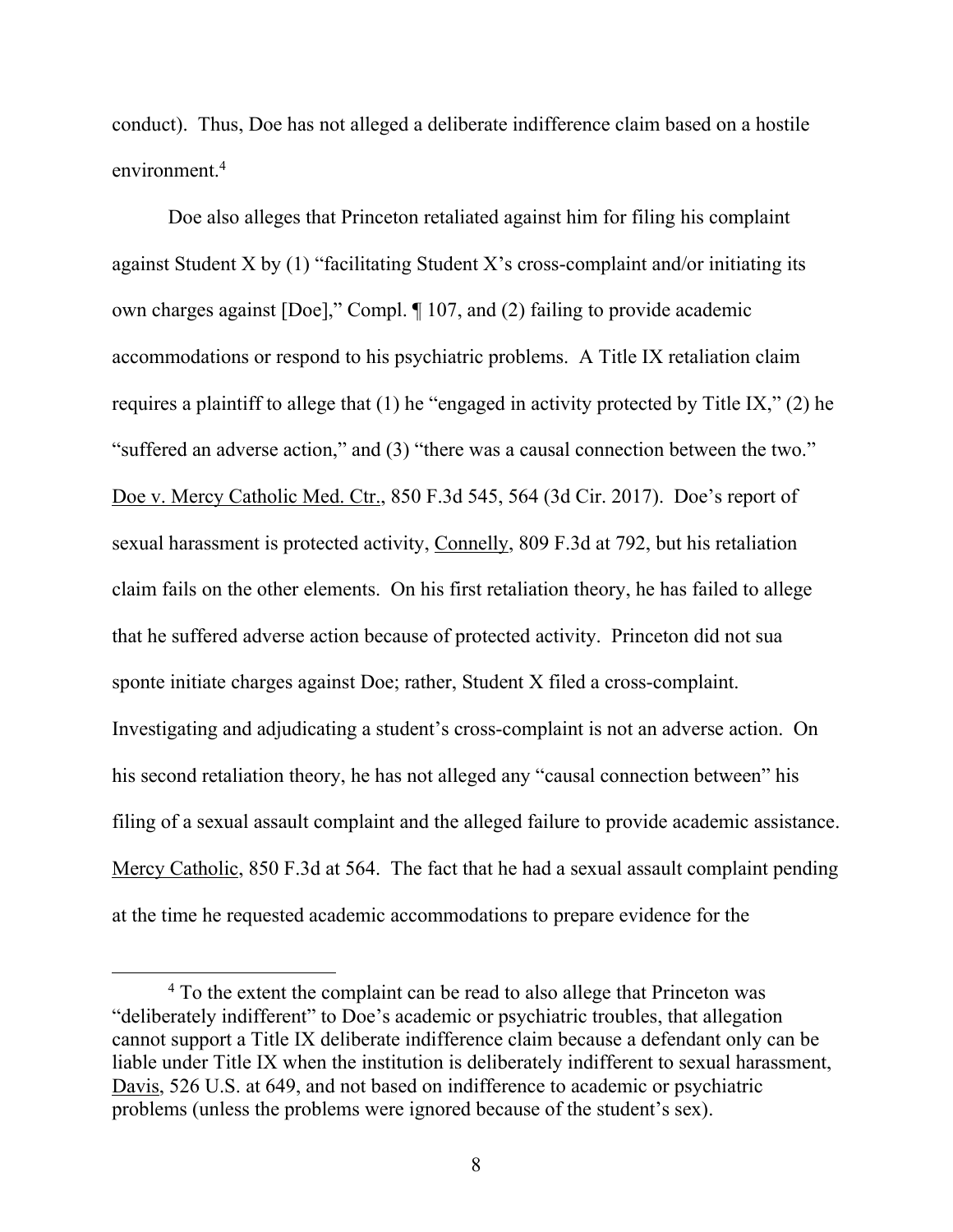proceeding does not lead to an inference that the denial of his accommodation request was in retaliation for invoking Title IX's protections.<sup>5</sup> Accordingly, the District Court correctly dismissed Doe's Title IX claims.

B

Doe's breach of contract claim is also without merit. Doe alleges that Princeton breached certain provisions of the RRR. Under the governing New Jersey law, "the relationship between a private university and its students can not be described either in pure contract or associational terms," and the role of the court in reviewing such contract claims is limited. Mittra v. Univ. of Med. & Dentistry of N.J., 719 A.2d 693, 696-97 (N.J. Super. Ct. App. Div. 1998); see also Napolitano v. Trs. of Princeton Univ., 453 A.2d 263, 272 (N.J. Super. Ct. App. Div. 1982). For example, "the role of the courts in resolving disputes involving the dismissal of a student for academic reasons [is] limited to a determination whether the university complied with its own regulations and whether the institution's decision was supported by the evidence." Mittra, 719 A.2d at 697. Similarly, for contract claims relating to discipline for misconduct, courts will examine whether "the institution violate<sup>[d]</sup> in some substantial way its rules and regulations." Id. at 698; see also Doe v. Rider Univ., 3:16-cv-4882, 2018 WL 466225, at \*13 (D.N.J. Jan. 17, 2018).

<sup>&</sup>lt;sup>5</sup> His complaint also fails to state a plausible retaliation theory because Princeton offered him an accommodation: a leave of absence. Given that Princeton tried to accommodate him, we cannot infer from the complaint that Princeton's failure to reschedule his midterm was a retaliatory action.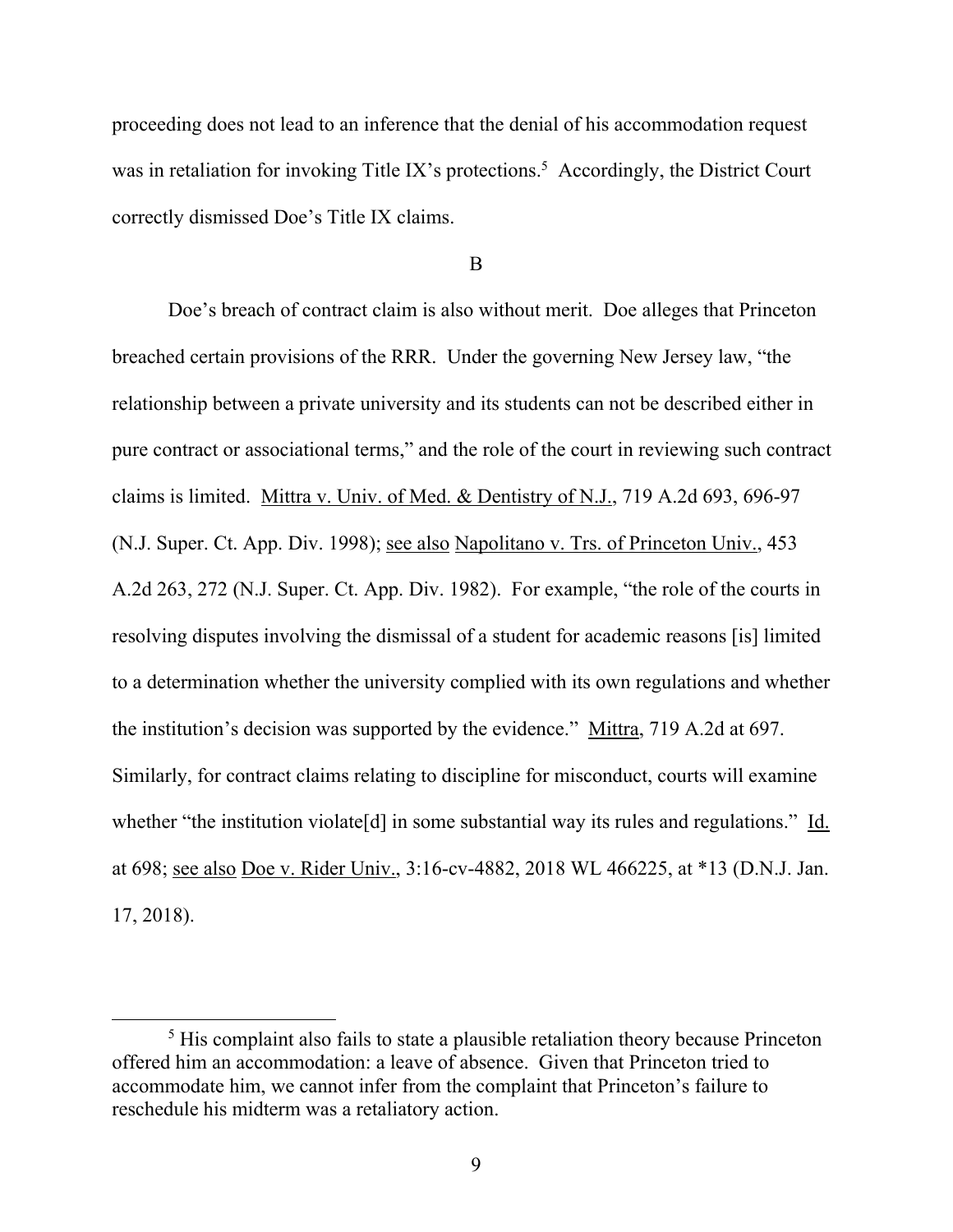The complaint does not allege any "substantial" violation of the RRR. Mittra, 719 A.2d at 698. First, the complaint is devoid of any allegations of misrepresentation, lack of candor, or a lack of transparency and thus does not allege Princeton substantially violated any promise to "be honest and straightforward in [members'] official dealings with University processes, activities, and personnel." Compl.  $\P$  180. Second, the complaint does not reveal Princeton substantially violated any promise to "protect the well-being of the Princeton community," Compl.  $\P$  181, and "allow its community members to live in a discrimination- and harassment-free environment," Compl.  $\P$  182, because, even if there were procedural flaws in the investigation, Princeton gathered evidence about the charges of sexual harassment and provided reasons for its conclusion that neither student was responsible for violating the RRR. Third, the pleading also fails to allege Princeton substantially violated any promise to provide "appropriate interim measures" during the investigation. Compl. ¶ 26. University officials have significant discretion when to impose interim measures, and the interim measure Doe requested, a no-contact order, was something Princeton does not issue to students. Finally, as to Doe's claim that Princeton "arbitrarily" required that he maintain a B average, universities have significant independence "in dealing with the academic failures, transgressions or problems of a student." Napolitano, 453 A.2d at 567; see also Mittra, 719 A.2d at 697-98. Moreover, Doe has identified no policy preventing Princeton from imposing academic requirements for continued enrollment. See Mittra, 719 A.2d at 698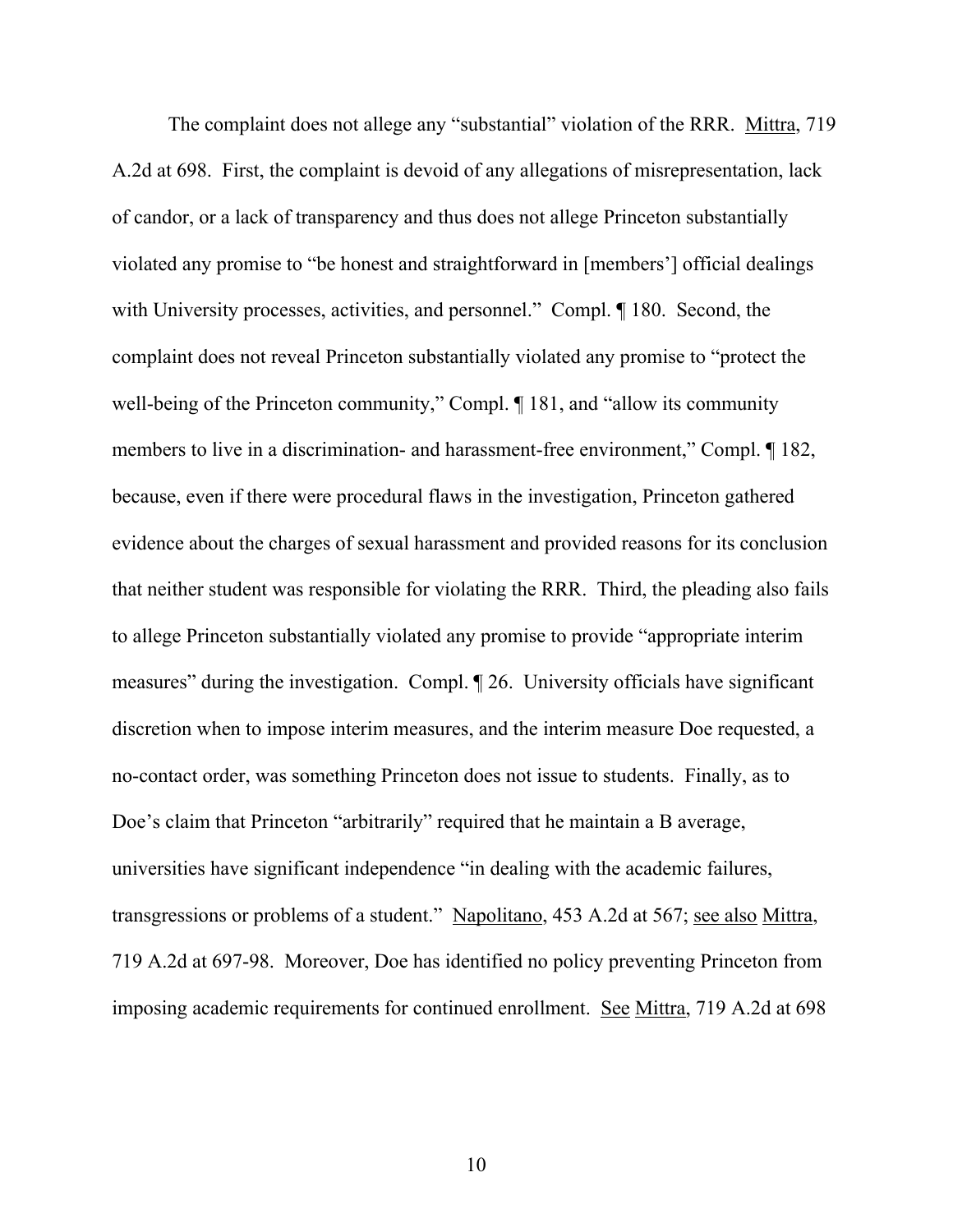(rejecting claim arising from an academic dismissal when there was no indication that the school "deviated in some significant way from its published rules").<sup>6</sup>

For these reasons, the District Court correctly dismissed Doe's breach of contract claim.

C

Doe's promissory estoppel claim also is without merit. Doe alleges that Princeton promised, in return for Doe's acceptance of admission and tuition, that "Princeton would not tolerate and, [Doe] would not suffer" sexual assault by another student, unfair procedures, or an "arbitrary termination of his enrollment." Compl. ¶¶ 196-97. To state a claim for promissory estoppel, a plaintiff must allege, among other things, "a clear and definite promise." Toll Bros., Inc. v. Bd. of Chosen Freeholders, 944 A.2d 1, 19 (N.J. 2008). Doe has not alleged a "clear and definite promise" because the promises he identified represent the "general expectation[s]" a student has when attending a university. See E. Orange Bd. of Educ. v. N.J. Sch. Constr. Corp., 963 A.2d 865, 874-75 (N.J. Super. Ct. App. Div. 2009) (holding that a "general expectation" of benefit is insufficient to support a promissory estoppel claim). Given the aspirational nature of each alleged representation, none constitute an enforceable promise that can support a promissory estoppel claim.

D

<sup>&</sup>lt;sup>6</sup> In his brief, Doe argues that Princeton also breached the RRR by failing to take prompt action when investigating his complaint and retaliating against him, but he never alleged those violations in his complaint and so we do not consider them.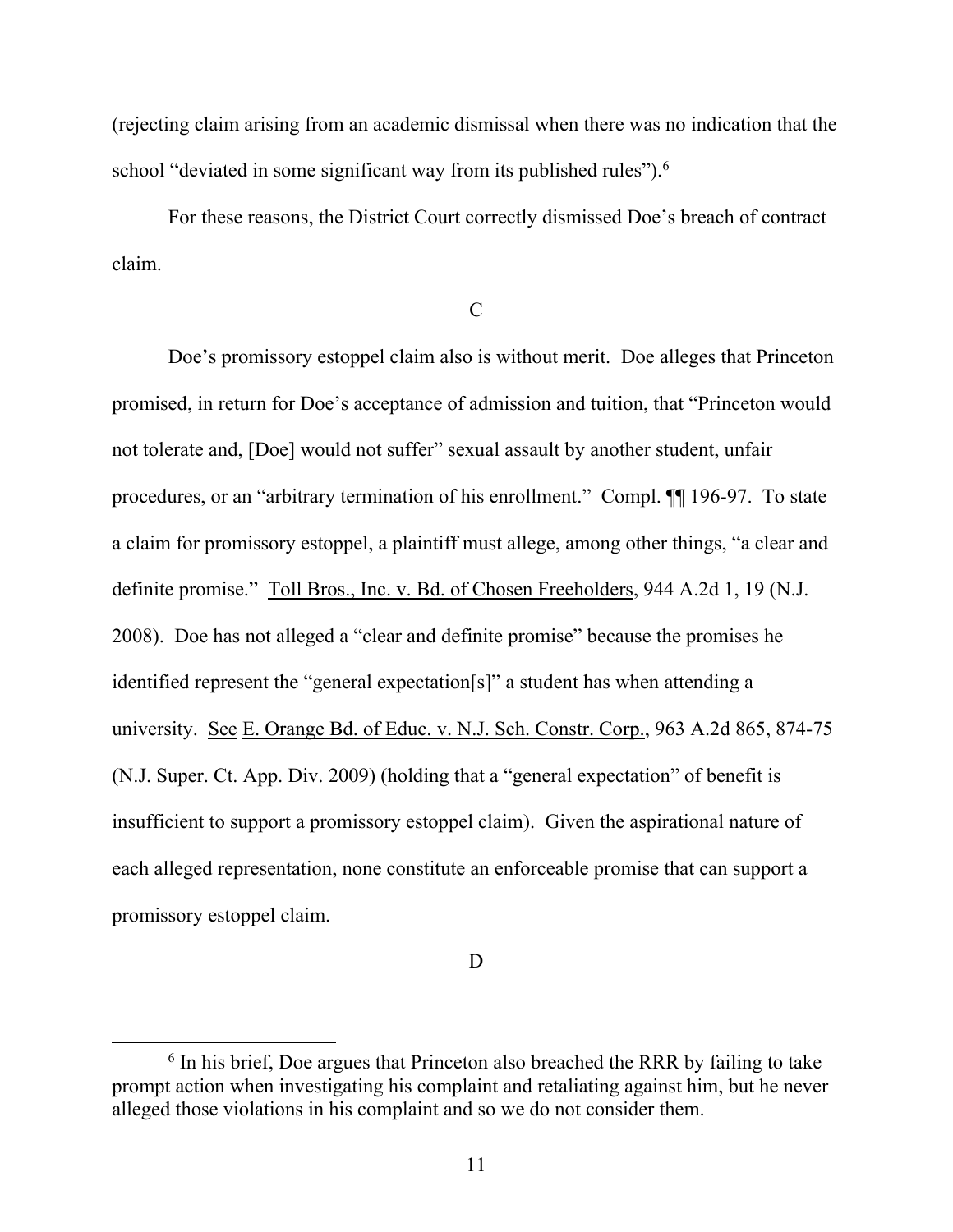The District Court also properly dismissed Doe's negligence claim because Princeton is entitled to charitable immunity. The New Jersey Charitable Immunity Act provides:

No nonprofit corporation . . . organized exclusively for . . . educational purposes . . . shall . . . be liable to respond in damages to any person who shall suffer damage from the negligence of any agent or servant of such corporation . . . where such person is a beneficiary . . . of the works of such nonprofit corporation . . . .

N.J. Stat. Ann. § 2A:53A-7(a). "[A]n entity qualifies for charitable immunity when it . . . was promoting [religious, charitable, or educational] objectives and [for non-profit] purposes at the time of the injury to plaintiff who was then a beneficiary of the charitable works." O'Connell v. State, 795 A.2d 857, 860 (N.J. 2002) (internal quotation marks and citation omitted). This "involves two inquiries": (1) "whether the organization pleading the immunity, at the time in question, was engaged in the performance of the objectives it was organized to advance," and (2) "whether the injured party was a direct recipient of those good works." Green v. Monmouth Univ., 206 A.3d 394, 403 (N.J. 2019) (internal quotation marks and alterations omitted). Under the first inquiry, New Jersey courts "have found a broad variety of activities offered by educational institutions to advance their educational objectives." Id. at 406. Under the second inquiry, a student "engaging in educational pursuits" is "per se a beneficiary" of a university.<sup>7</sup> O'Connell, 795 A.2d at

 $<sup>7</sup>$  A student is a beneficiary even when he or she is not engaging in an activity</sup> "closely tied to the traditional educational purposes of an institution of learning." Orzech v. Fairleigh Dickinson Univ., 985 A.2d 189, 196 (N.J. Super. Ct. App. Div. 2009) (student died following alcohol-related accident in a dormitory); Bloom v. Seton Hall Univ., 704 A.2d 1334, 1336 (N.J. Super. Ct. App. Div. 1998) (student fell in an oncampus pub).